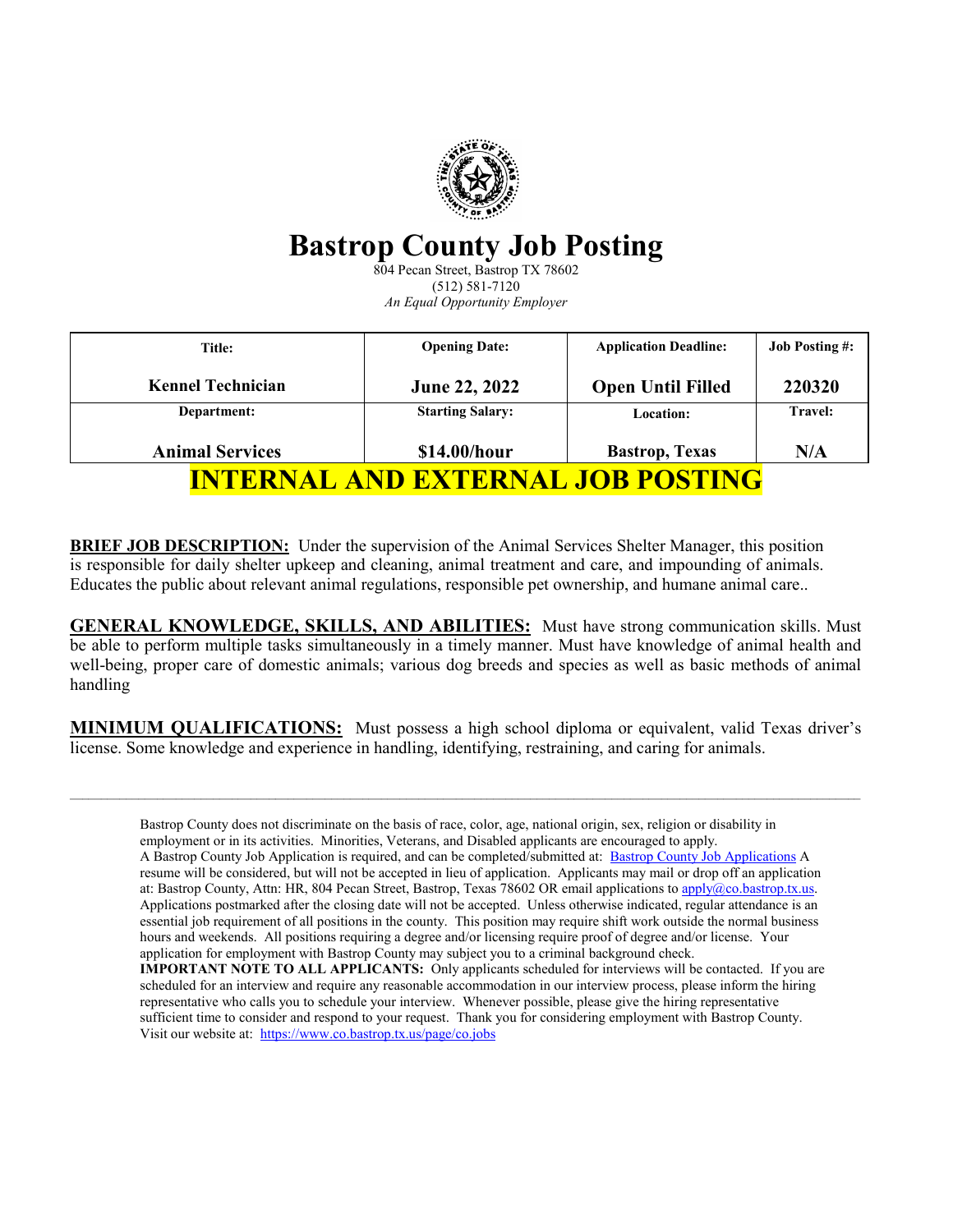

## **BASTROP COUNTY, TEXAS Job Description** *Job Title: Kennel Technician*

**Department:** Animal Services **FLSA Status:** Non-Exempt

**Reports To:** BCAS Shelter Manager

**SUMMARY:** Under the supervision of the Animal Services Shelter Manager, this position is responsible for daily shelter upkeep and cleaning, animal treatment and care. Educates the public about relevant animal regulations, responsible pet ownership, and humane animal care.

### **SUPERVISION RECEIVED AND EXERCISED**

Receives close supervision from Shelter Manager; is further supervised by Animal Services Director.

Exercises no supervision.

#### **DUTIES AND RESPONSIBILITIES** include the following:

- 1. Responsible for all duties related to the care of shelter animals, including cleaning of kennels, holding areas, yard areas, general housekeeping duties, and assisting clients with questions inside the Shelter facility.
- 2. Assures animals receive food and water, bathing and grooming as needed, and provides humane handling when animals need to be moved.
- 3. Updates, edits and corrects data files on animals in the kennels. Maintains accurate records and accesses information related to animal files, supply inventories, pharmaceutical use data, and animal inventory.
- 4. Impounds, quarantines, and disposes of animals as appropriate. Administers medication in accordance with BCAC policies and procedures and State law. Euthanizes sick, injured, or homeless animals as necessary. Disposes of dead animals. Returns pets to owners and facilitate all outcomes, transports animals to as needed.
- 5. Subject to emergency call-in, weekend, and/or holiday duty as directed by supervisor.
- 6. Works as part of a team and maintains a cooperative, helpful attitude towards fellow workers, supervisors, and the general public;

**OTHER FUNCTIONS:** Performs other job related duties as directed by supervisor(s).

**NOTE:** The essential functions describe the general nature and level of work being performed by employees holding this position. This is not intended to be a comprehensive listing of all duties and responsibilities required, nor is all duties listed necessarily performed by any one employee so classified.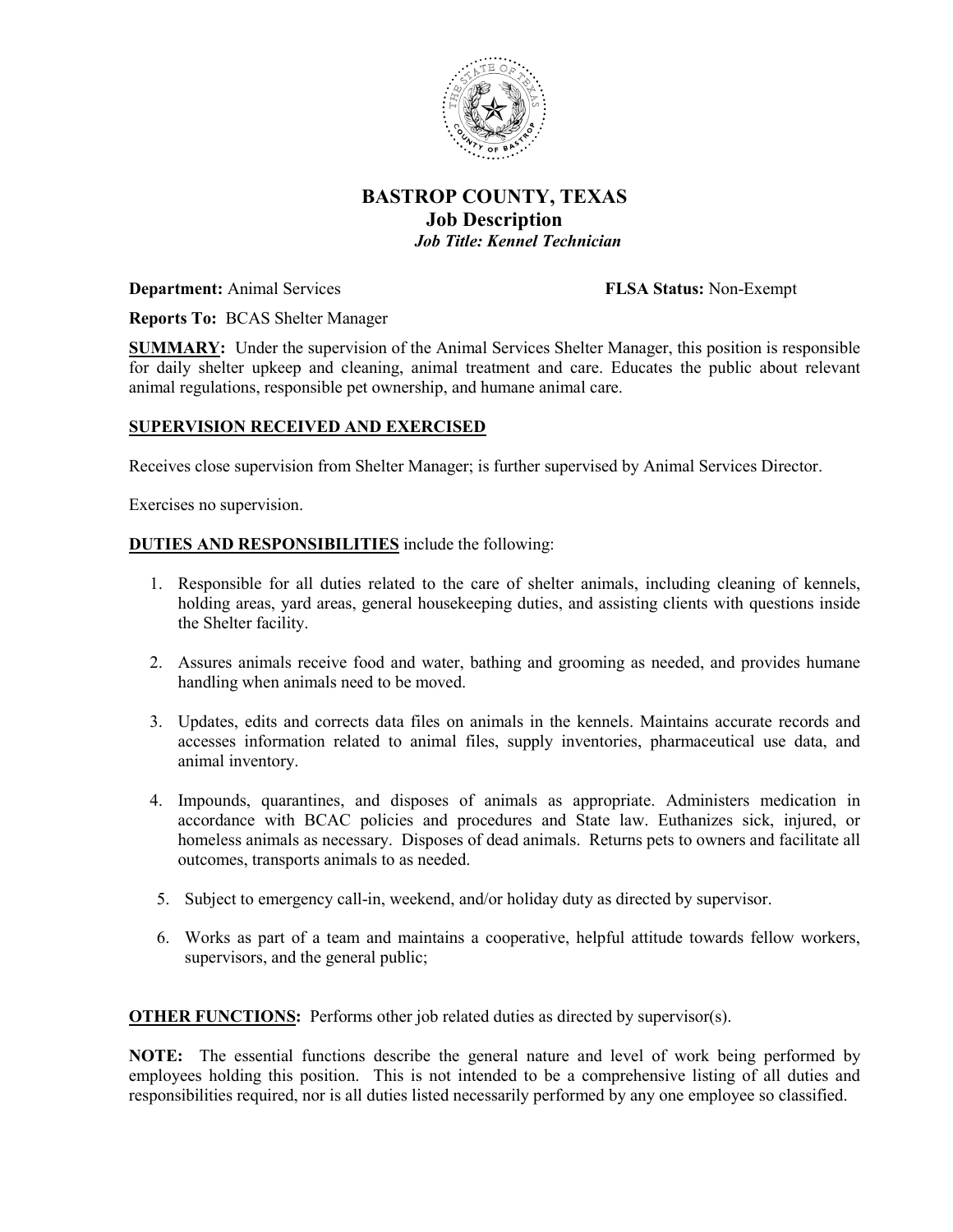**MINIMUM QUALIFICATIONS:** To perform this job successfully, an individual must be able to perform each essential duty satisfactorily. The requirements listed below are representative of the knowledge, skill, and/or ability required. Reasonable accommodations may be made to enable individuals with disabilities to perform the essential functions.

#### **Knowledge of:**

Animal health and well-being, proper care of wild and domestic animals;

Various animal breeds and species;

Basic methods of animal capture, restraint, and impoundment;

Pertinent local, state, and federal laws and regulations related to the care and control of animals; Basic methods and procedures of kennel cleaning and maintenance.

#### **Ability to:**

Handle animals safely and effectively;

Operate a variety of tools, capture equipment, and related gear used for capturing and securing animals;

Identify animal breeds, species, gender, and age;

Identify signs of animal illnesses, diseases, and injuries;

Recognize signs of animal neglect, abuse, and cruelty;

Perform general cleaning tasks using a variety of chemical and detergent products;

Establish and maintain effective working relationships with those contacted in the course of the job;

Perform various manual tasks for extended periods of time and in unfavorable weather conditions;

Work a schedule which may include nights, weekends and holidays;

Perform heavy manual labor including loading/unloading animals into truck and cages;

Operate equipment required to perform essential job functions;

Work independently in the absence of supervision;

Work in a safety-conscious environment and to follow & promote good safety practices;

Learn, understand, and apply pertinent laws, rules, and regulations;

Understand and follow verbal and written instructions;

Communicate clearly and concisely, both verbally and in writing.

### **Physical Demands:**

The physical demands described here are representative of those that must be met by an employee to successfully perform the essential duties of this job. Reasonable accommodations may be made to enable individuals with disabilities to perform the essential functions.

Maintain effective audio-visual discrimination and perception needed for:

Making observations, operating assigned equipment, and communicating with others; Employee must have visual abilities including close vision, distance vision, depth perception, peripheral vision, and the ability to adjust focus.

Effectively handle a work environment and conditions which involve:

Working with various kinds of animals, exposure to loud noise, exposure to various weather conditions, working closely with others, working outside normal business hours and in hours of darkness; exposure to dust, dirt, fumes, animal waste, grasses, weeds, and other vegetation, and exposure to airborne particles.

Maintain physical condition needed to accomplish the performance of assigned duties and responsibilities, which may include:

Walking, sitting, stooping or standing for long periods of time, lifting and carrying animals and heavy materials in excess of 100 pounds, climbing, crawling, squatting, kneeling, and running, performing heavy manual labor, working on uneven and/or slippery surfaces.